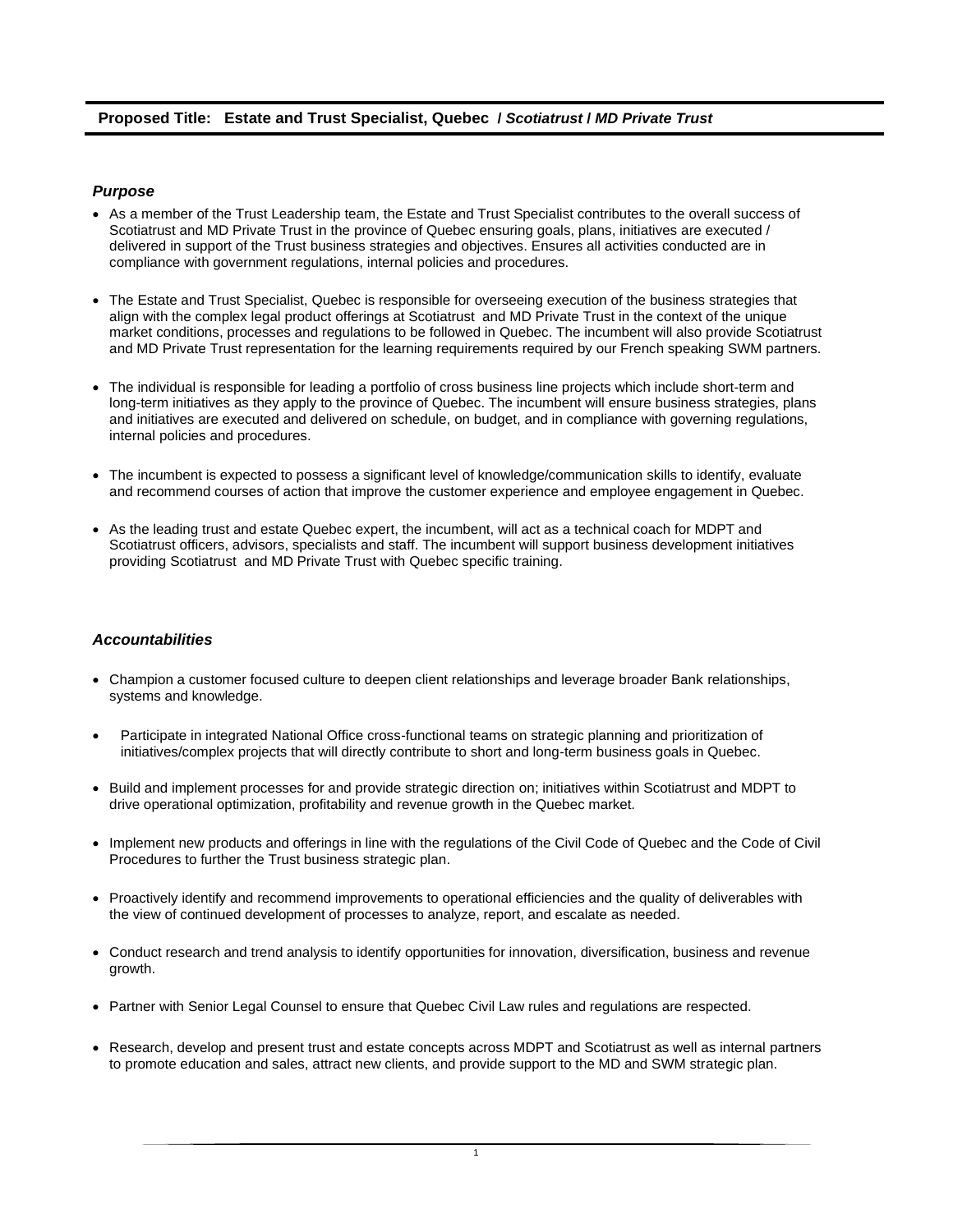- Provide expertise concerning trust and estate related subject matter to MDPT and Scotiatrust Quebec advisors, specialists and officers. This includes partnering with Managers, National Leads, Team Leads and Directors to provide estate and trust guidance, technical coaching, and training.
- Work with individual MDPT and Scotiatrust Quebec staff to enhance their knowledge of, and effectiveness in delivering trust and estate solutions.
- Provide expertise with respect to Quebec legislation and regulations; supporting compliance and oversight function including litigation oversight and discretionary decision making to ensure the business is in line with requirements.
- Provide expertise and guidance to MD Estate Services Group on Quebec specific matters
- Collaborate with marketing and communication to provide Quebec tailored content, business development resources and tools to clients and partners within MDPT and Scotiatrust. This includes editing and/or contributing to client facing collateral written to showcase the trust and estate Quebec offering.
- Keep abreast of legislative and administrative changes and trends. Assess the impact of changes in trust and estate legislation on services and products, and provide recommendations to determine changes needed to ensure compliance with the Civil Code of Quebec, the Code of Civil Procedures and/or any other relevant legislation. Be proactive in informing MDPT and Scotiatrust staff of pending changes and how such changes may affect client affairs.
- Support the onboarding, orientation, development and training, and continuing education of Quebec Trust employees.
- Support the managers, leads and directors in developing and executing a meaningful employee development plan and succession planning.
- Understand how MD and Scotiabank's risk appetites and risk cultures should be considered in day-to-day activities and decisions.

### **Proposed Title: Estate and Trust Specialist, Quebec /** *Scotiatrust* **/** *MD Private Trust*

| <b>Primary Manager:</b>                                     | $\bullet$ | MD National Lead, Private Trust                                                                       |
|-------------------------------------------------------------|-----------|-------------------------------------------------------------------------------------------------------|
| <i>(include secondary)</i><br><b>Manager if applicable)</b> | $\bullet$ | Secondary - National Director, Trust Strategic Initiatives / Scotiatrust /<br><b>MD Private Trust</b> |
| <b>Direct Reports:</b>                                      |           | None                                                                                                  |
| <b>Shared Reports</b><br>(solid/dotted if<br>applicable):   |           | None                                                                                                  |
|                                                             |           |                                                                                                       |

## *Reporting Relationships (Job Titles only)*

#### *Dimensions*